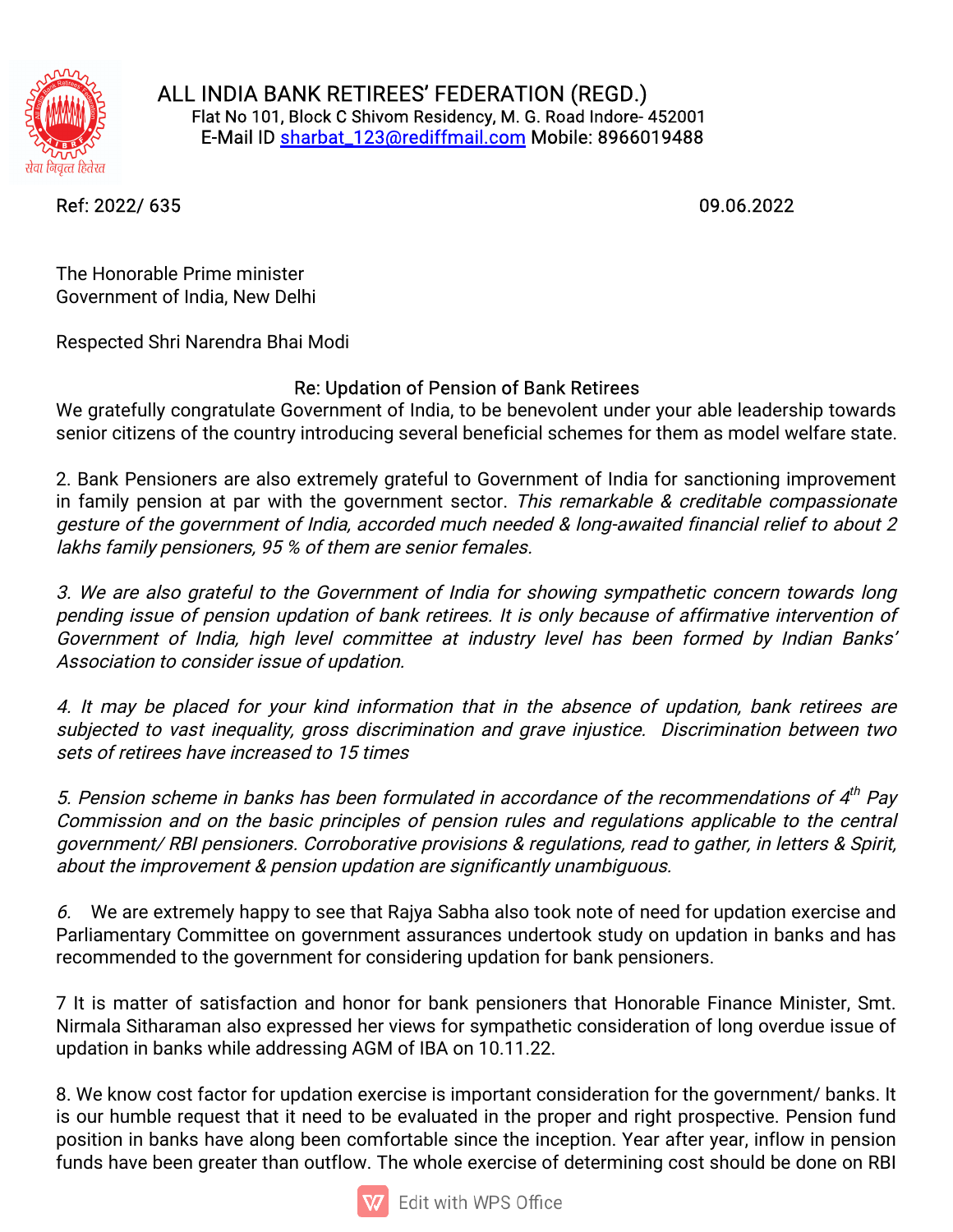lines. Better operational performance of banks due to various reforms introduced by the government, reducing NPA level, already long delay in carrying out updation exercise provide enough elbow and comfort to complete the exercise.

## 9. In light of above stated features, country wide families of Five lakh pensioners, Senior citizens, hopefully awaiting your sympathetic intervention and final decision to accord socio-economic justice.

**Enclosures: Copy of:** 

Ċ

- 1) AIBRF Memorandum to Finance Minister, Govt. of India;
- 2) AIBRF Memorandum to Minister for State, Finance, Govt. of India;
- 3) AIBRF Memorandum to IBA Committee:
- 4) AIBRF Memorandum to Parliamentary Committee
- 5) Govt. of India Notification- approval of pension to RBI
- 6) RBI Circular for implementation Of Updation

With Respectful Regards,

matais

 $(S. C. JAIN)$ **GENERAL SECRETARY**